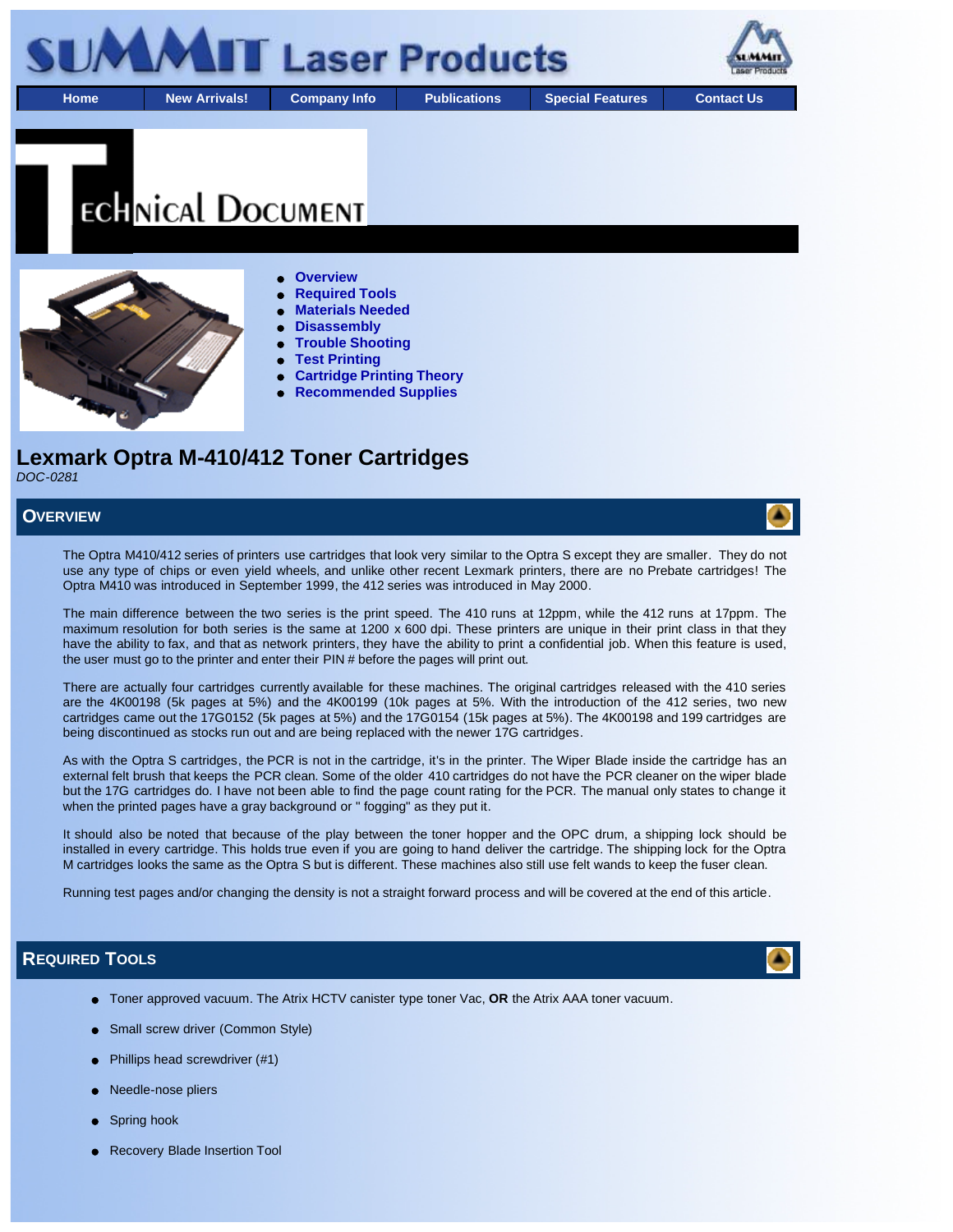- 1 Bottle Optra M black toner. Use 160G for low yield cartridges, and 320g for high yield cartridges.
- Drum padding powder (Kynar) or Sure-Lube. Do NOT use Zinc Sterate on these cartridges!
- Cotton Swabs
- Isopropyl Alcohol
- Poly Wipes Cotton Pads  $\bullet$
- Long life OPC Drum (Optional)
- Wiper Blade
- Shipping Lock
- Felt Wand
- New White Static Roller Shims

# **DISASSEMBLY**

- 1. Vacuum the exterior of the toner cartridge.
- 2. Place the cartridge on the bench drum side up (Label face down), and the toner supply towards you.
- 3. With the needle nose pliers or a spring hook, remove the two springs from each end of the cartridge. See Figure #1
- 4. Remove the drive gear on the Static Roller. This will allow you to remove the toner hopper from the rest of the cartridge. This gear has a tight fit, pull it straight off the shaft. See Figure #2





- 5. Lift up the 2 tabs on top of the cartridge to release the hopper. See Figure #3.
- 6. Remove the E-Ring from the small helical gear end of the drum axle. There is no need to remove the other E-ring. See Figure #4





**FIGURE 3 FIGURE 4**

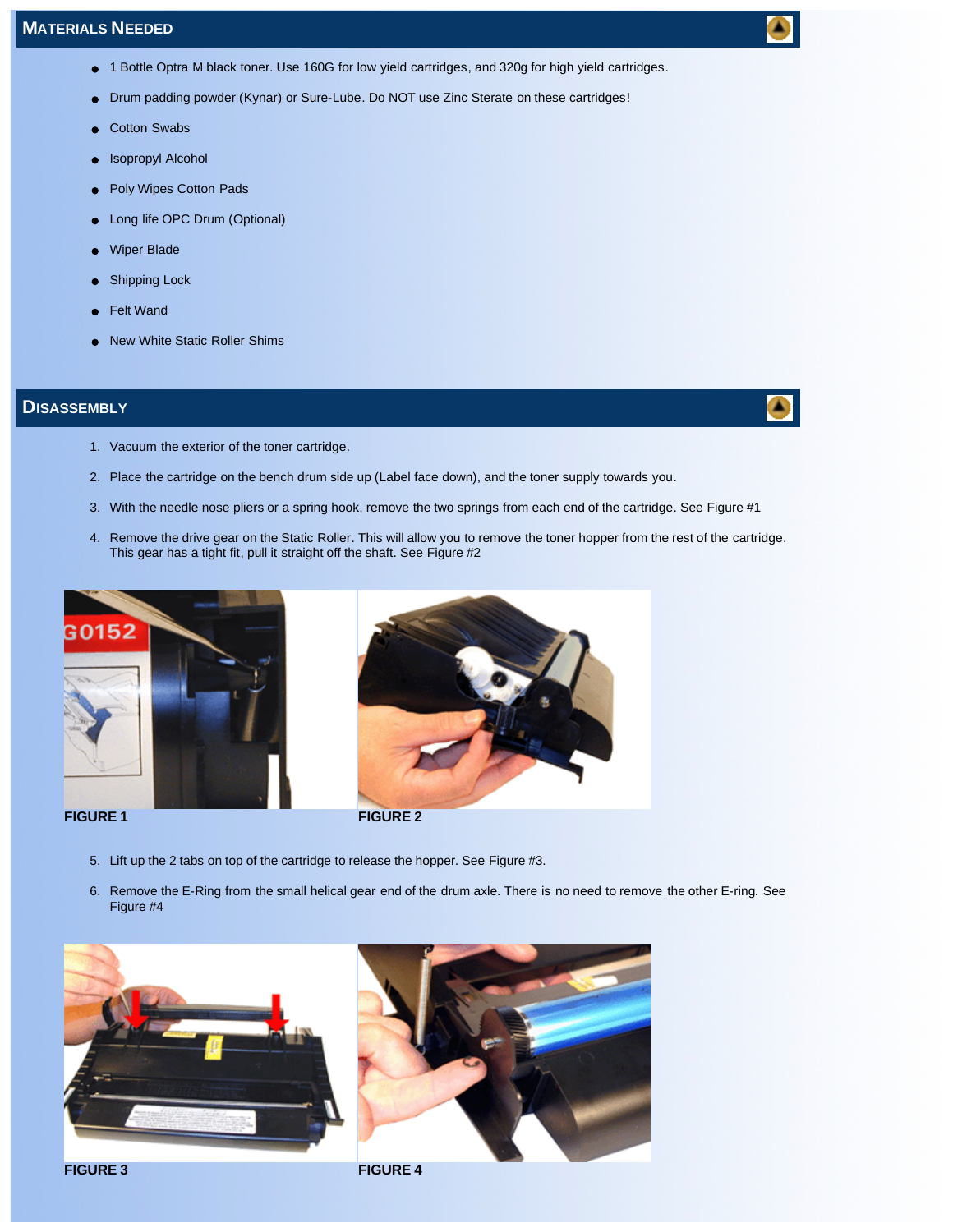- 7. Slide the Drum Axle out of the cartridge. See Figure #5
- 8. Gently lift the Drum and Drum spring up and out of the cartridge, and place in a light protected area. Be careful not to lose the spring from the large drum. It's purpose is to keep the drum from rotating backwards.
- 9. Remove the Recovery Blade entirely, and shake the toner out of the debris cavity into the garbage can and vacuum clean. Removing the Recovery Blade allows greater access to the waste toner. See Figure #6





- 10. If you are replacing the OPC drum, you should also change the Wiper Blade. Remember, the Wiper Blade also has the PCR cleaner attached to it. To remove the Wiper Blade, Remove the two screws from the Wiper Blade. See Figure #7
- 11. Hold the cartridge so that it is up right (Standing up with the waste bin on the table). With one hand, hold the laser shutter open, and with the other hand, remove the Wiper Blade. See Figure #8



12. Be careful not to damage the foam seals on either side of the blade. See Figure #9

The OEM Wiper Blade has the PCR cleaning assembly attached to it. It cannot be removed from the Blade without damaging it. New replacement Wiper Blades should come complete with this assembly attached.

- 13. Pad the Wiper Blade with Kynar padding powder or Sure-Lube, replace the blade and two screws into the cartridge.
- 14. Make sure the foam seal on the bottom of the wiper blade is not torn or the cartridge will leak. See Figure #10.

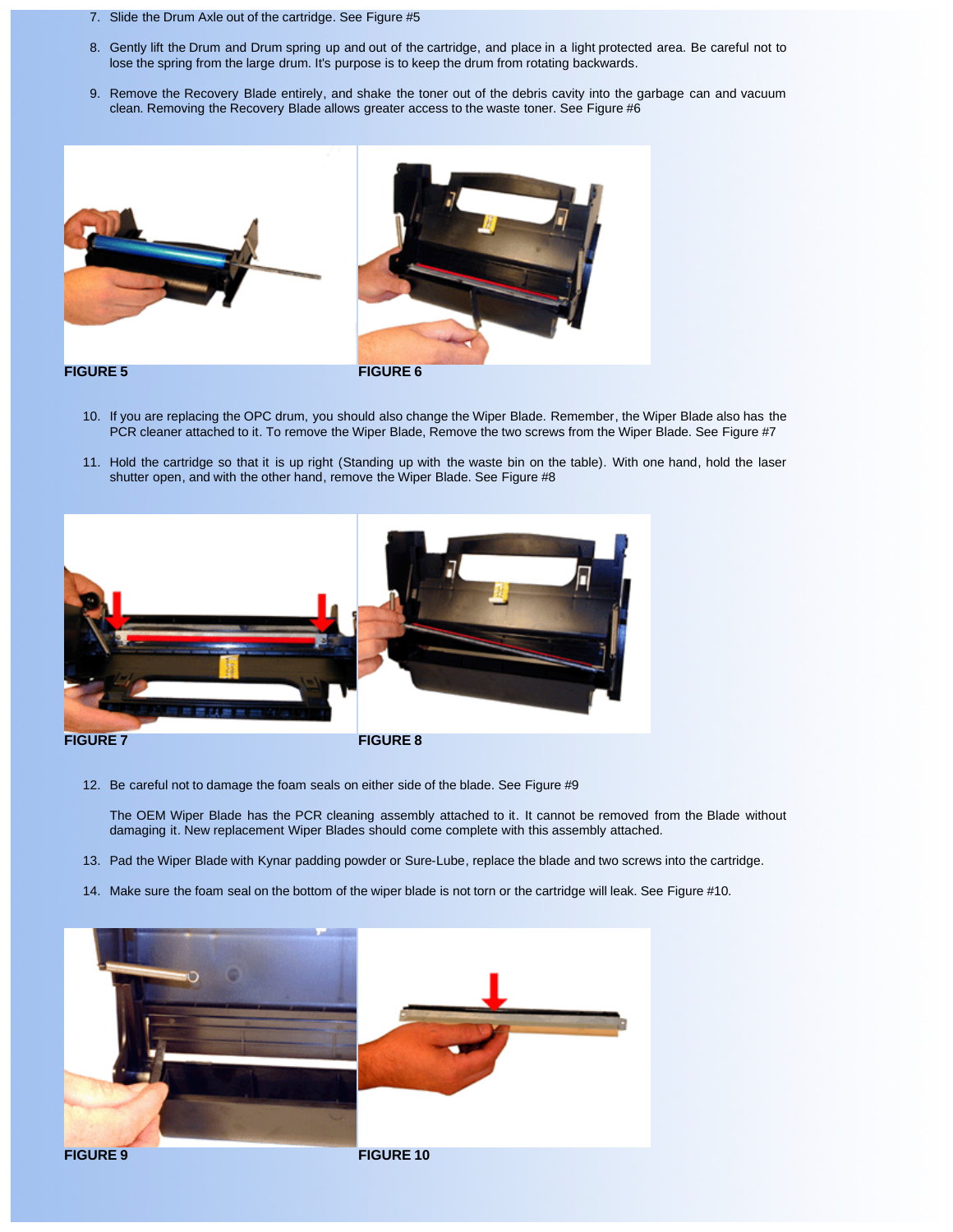- 15. Remove the Doctor Blade Spring by pressing down on the center of the spring. See Figure #11
- 16. On the left side of the Static Roller there is a small metal bushing, take a small screwdriver, and pry the bussing off the shaft. See Figure #12





**FIGURE 11 FIGURE 12**

17. Remove the Static Roller. See Figure #13.

**NOTE:** Always remove the Doctor Blade Spring before removing the Static Roller, failure to do this will allow the Doctor Blade to slide down from its original position.

18. Remove the fill plug from the hopper. Pry the plug out from the base next to the hopper. This fill plug is also a breather cap. It is best to remove both sections at once and to clean them from the outside. These plugs tend to leak if they have been separated. . See Figure #14







- 19. Vacuum the Toner Hopper clean.
- 20. With a cotton swab dipped in alcohol, clean the Static Roller seals located on either end of the static roller section. These seals are made of a white plastic. Also the bottom of the Dr. Blade. . See Figure's #15 & 16.





- 21. Carefully vacuum or blow off the Static Roller, Be careful not to touch the roller with your hands, or to damage this roller in any way.
- 22. Install the NEW white washers on the static roller.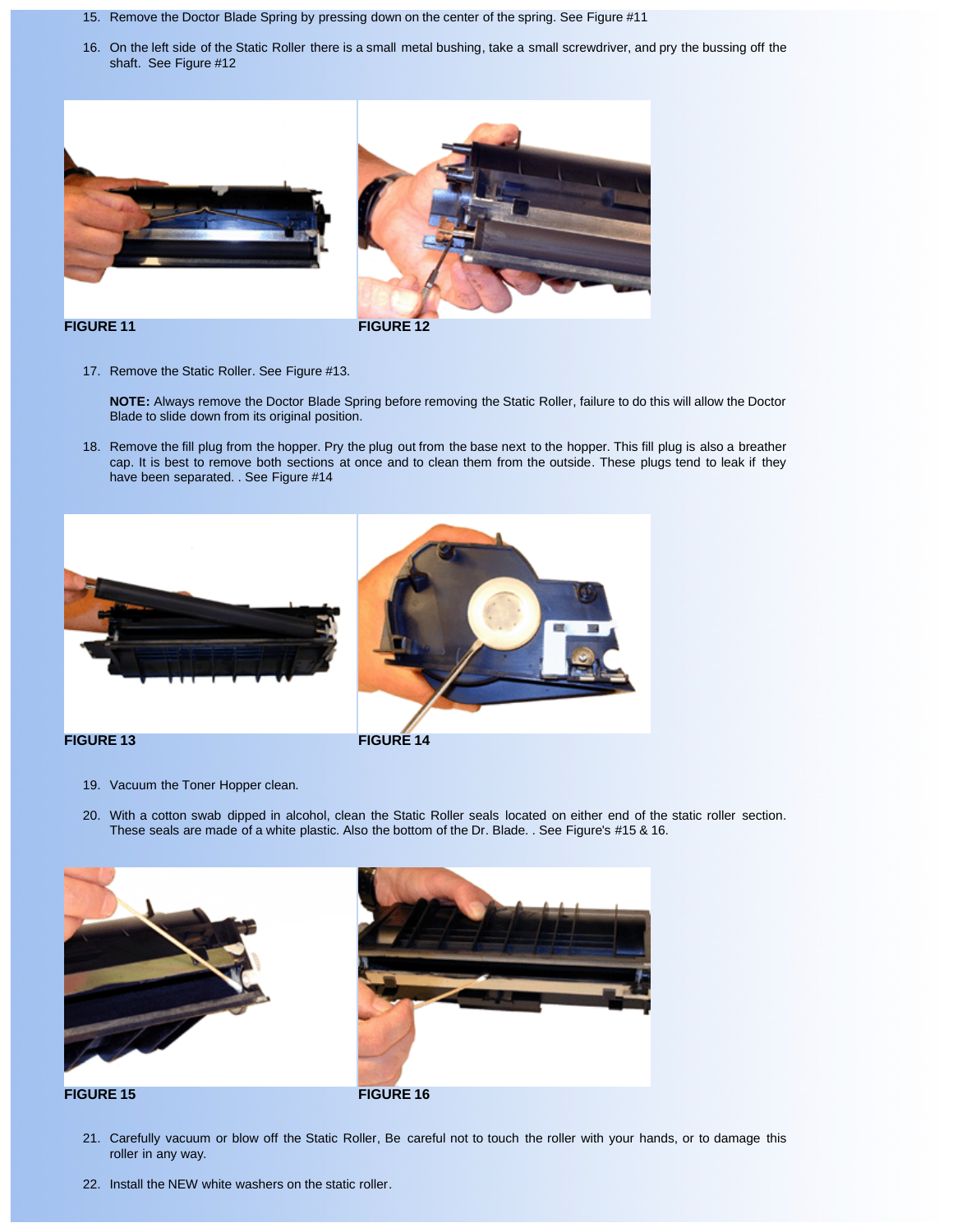- 23. Place the keyed end of the Static Roller into the cartridge, and install the roller. Install the metal bushing. See Figure # 17.
- 24. Install the Doctor Blade Spring. See Figure #18



# **FIGURE 17 FIGURE 18**

- 25. Fill the hopper with the appropriate amount of toner. Install the Fill Plug. See Figure #19.
- 26. Place the Chassis on the bench Label side down with the Debris Cavity toward you, and the drum cover open.
- 27. Install a new recovery Blade with the Recovery Blade insertion tool. See Figure #20





# **FIGURE 19 FIGURE 20**

- 28. Lightly coat the drum with Drum Padding Powder,(Kynar). Do NOT use Zinc Sterate.
- 29. Place the OPC Drum into the cartridge with the gear side of the drum to the gear side of the cartridge. Make sure that the spring is facing down, and is in between the two slots. See Figure's 21 & 22.





- 30. Install the Drum Axle pin into the large gear side of the drum. This is the opposite side from where the axle was removed. The Axle must be installed this way to prevent the axle from bending and damaging the drum ground contact located inside the drum. See Figure #23
- 31. Install the E-Ring on the end of the axle.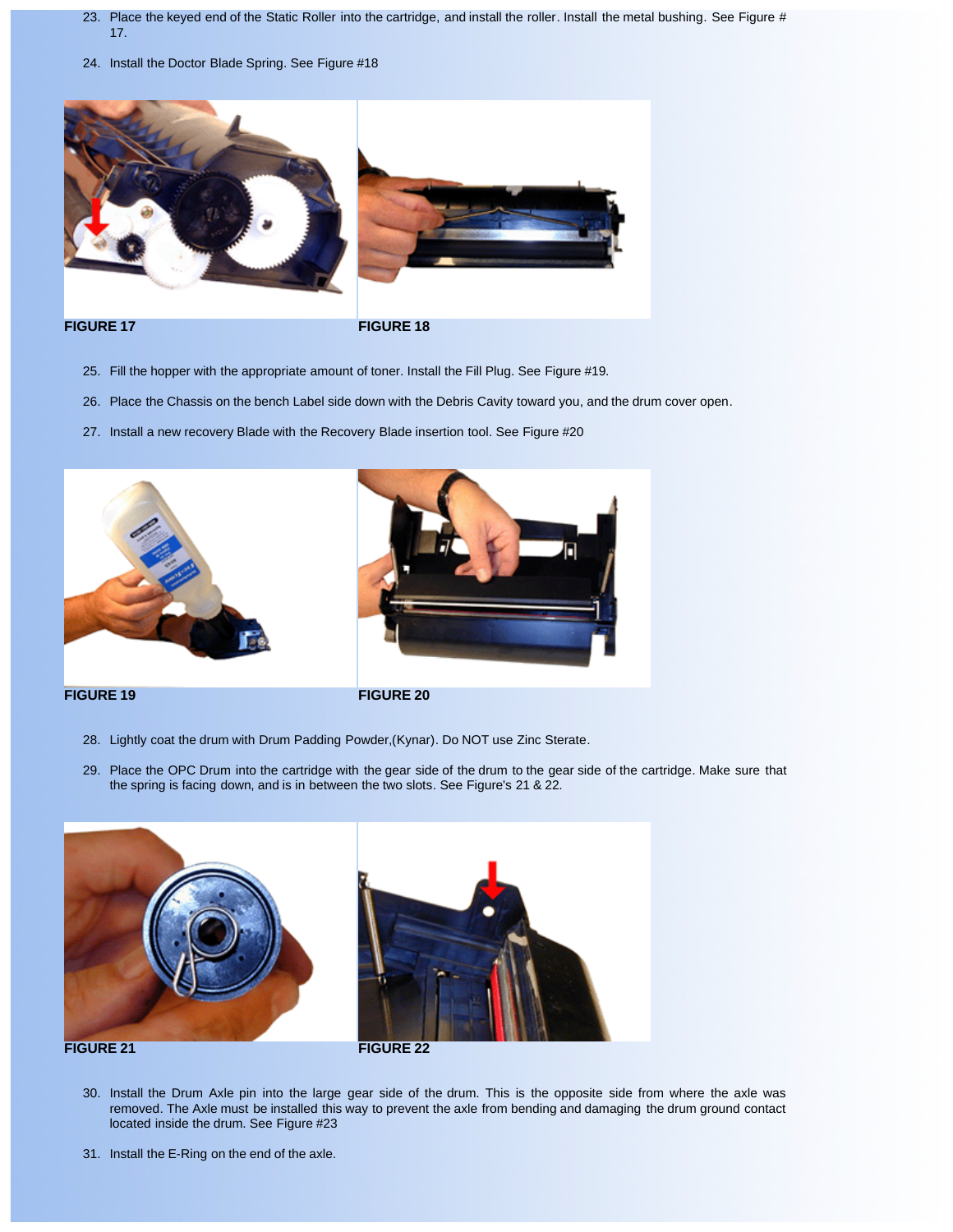- 32. Spin the drum for a few revolutions towards the waste chamber to ensure the drum and wiper blade are properly lubricated.
- 33. Take the Toner Hopper and install it straight in. Make sure the top pins are locked in place.
- 34. With either the small flat head screwdriver or the needle nose pliers, replace both springs on to the Toner Supply Chamber. See Figure #24



- 35. Re-install the Static Roller drive gear. See Figure #25
- 36. A shipping lock must now be installed. This lock should be used even if you are going to hand deliver the cartridge. It will prevent the toner hopper from coming in contact with the OPC Drum, and causing damage to either the Drum or the Static Roller. Press the two red tabs into the sides of the cartridge as indicated.

When packaging the cartridge, make sure you include a new Felt Wand.



### **FIGURE 25**

# **TROUBLE SHOOTING**

Print Head Lens: The print head lens should be cleaned periodically or when ever light print occurs. To clean it open the upper and lower doors, remove the cartridge. The lens is located across the frame just above where the cartridge sits. Clean the lens with a clean dry lint free cloth. Do not use any type of chemicals on the lens.

Anti-Static Teeth: Located next to the transfer charge roller wire are the anti static teeth. These teeth dissipate the static charge applied by the transfer corona wire to the paper. This helps prevent the paper from sticking to the OPC drum and causing a paper jam. If these teeth are dirty, they should be vacuumed clean, or carefully blown off with a can of clean compressed air.

Transfer Charge Roller In the base of the printer, there is the Transfer Charge Roller. This is a foam roller that must be kept clean. Be very careful not to touch this roller with any part of your skin. The oils naturally present in your skin, and/or paper dust, and toner dust will contaminate the roller causing light print and/or small white voids in the text.

Dirty Primary Charge roller Located inside the PRINTER, this will show on the test page as vertical gray streaks down the page, or as a gray background throughout the page.

Fuser Assembly Towards the back of the printer is the Fuser Assembly. This assembly has a felt wand that is used to keep the upper fuser roller clean. This wand should be replaced (or re-felted) every time the toner cartridge is replaced.

Some of the more common toner cartridge problems are:

Scratched drum this is shown by a very thin, perfectly straight line that runs from the top to the bottom of the test page.

Chipped drum This will show as a dot or series of dots that repeat 3 times per page.

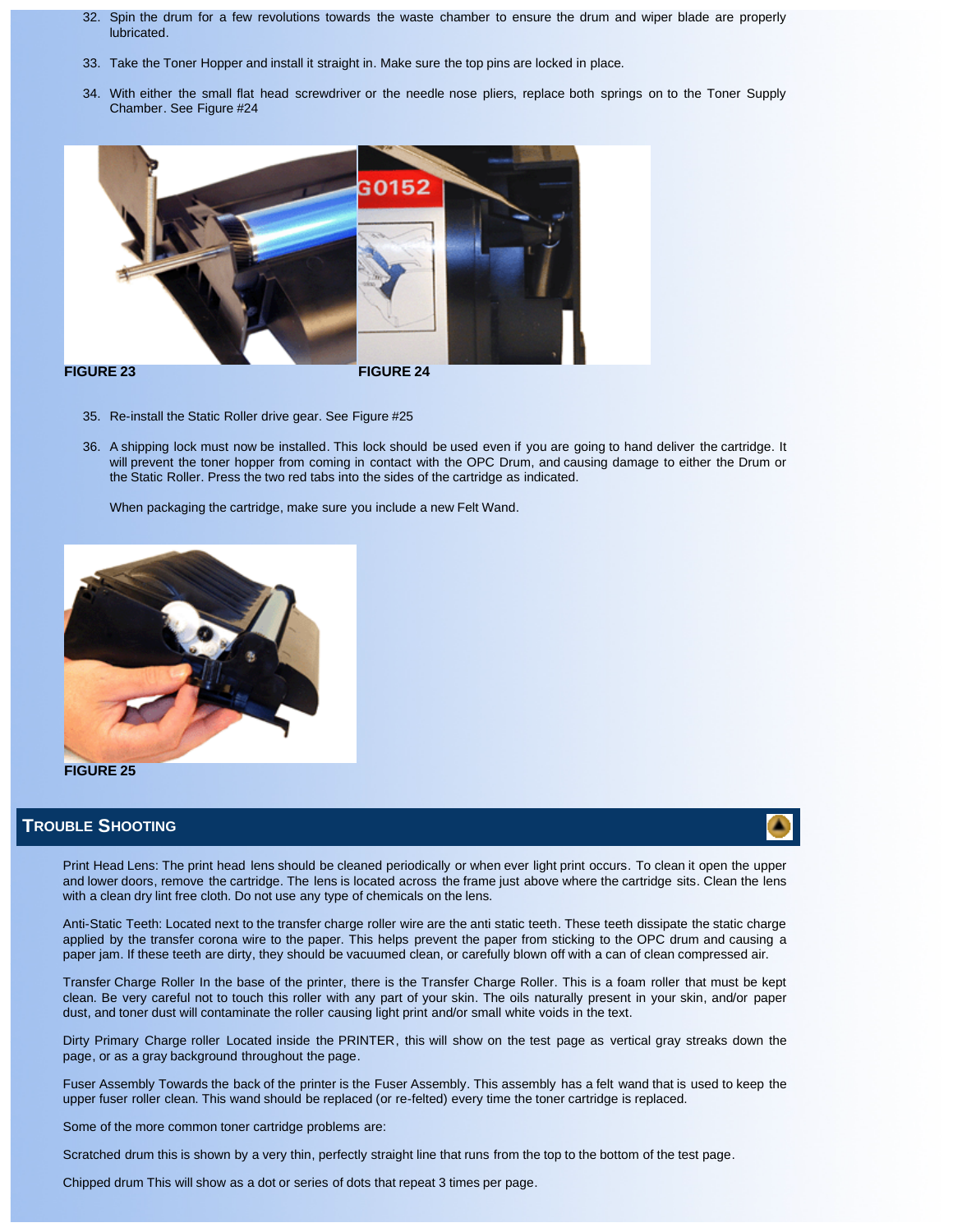Light damaged drum This will show up as a shaded area on the test print that should be white. Again this will repeat 3 times per page.

Bad wiper blade This will show as either a gray line approximately 1/8" thick, or as shading across the entire page. In either case there will be a film of toner on the drum surface.

Weak Dr. Blade Spring This will usually show as shaded areas on one or both sides of the page.

# **TEST PRINTING**

**Menu Settings Page:**

- 1. Make sure that the ready status message appears on the display
- 2. Press the MENU> or <MENU to enter menus.
- 3. Continue to press and release MENU> or <MENU until you see UTILITIES MENU on the second line of the display.
- 4. Press SELECT.
- 5. Press MENU> until PRINT MENU SETTING appears on the second line of the display.
- 6. Press SELECT
- 7. The pages will print out.

### **Font List:**

- 1. Make sure that the ready status message appears on the display
- 2. Press the MENU> or <MENU to enter menus.
- 3. Continue to press and release MENU> or <MENU until you see UTILITIES MENU on the second line of the display.
- 4. Press SELECT.
- 5. Press MENU> until PRINT FONTS appears on the second line of the display.
- 6. Press SELECT.
- 7. Press the MENU> or <MENU until either PCL FONTS or PS FONTS appears.
- 8. Press SELECT.
- 9. The pages will print out.

### **Test Pages:**

- 1. Turn the printer off
- 2. Press and hold the SELECT and RETURN buttons and turn the printer power on.
- 3. Release the buttons when PERFORMING SELF TEST appears on the display. When the self test ends, CONFIG MENU appears on the display.
- 4. Press the MENU> or <MENU until PRT QUALITY PGS appears on the display.
- 5. Press SELECT
- 6. The pages will print out
- 7. Press SELECT again to exit the CONFIG MENU and return the printer to the ready state.

### **Changing the Printers Density:**

- 1. Press the MENU> or <MENU until QUALITY MENU appears on the display.
- 2. Press SELECT
- 3. Press the MENU> or <MENU again until TONER DARKNESS appears on the display
- 4. Select the setting you wish by pressing the MENU< to go lower, or MENU> to go higher.
- 5. Press SELECT.

These machines come set to #8 from the factory, so you only have 9 & 10 to make it darker! According to the manual, 1-5 are to be used only when there is a need to conserve toner.